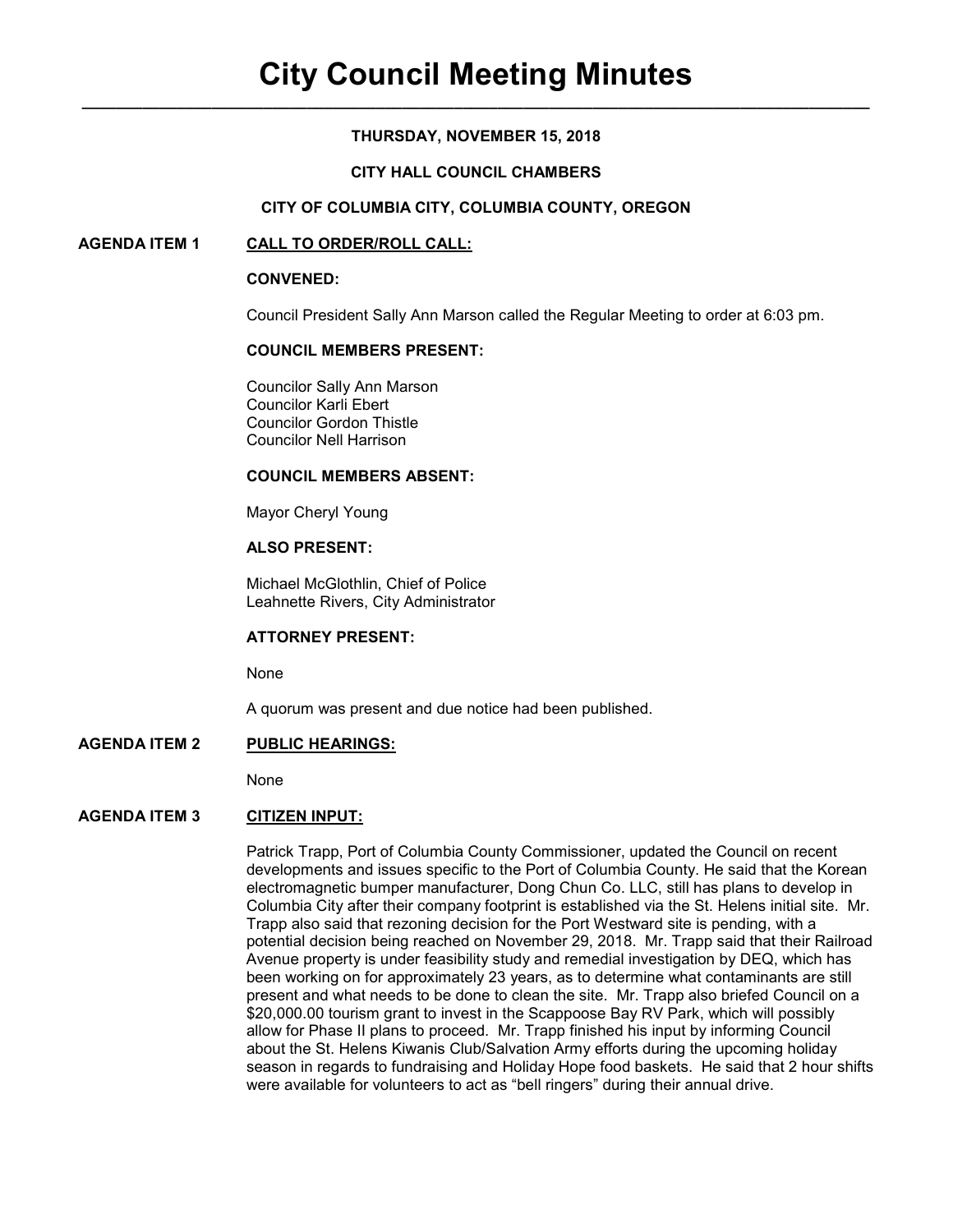### **AGENDA ITEM 4 COUNCIL REPORTS:**

**4.1 Parks Committee:** Chair Marson said the next Parks Committee will be held on December 4, 2018. City Administrator Leahnette Rivers advised that the Parks Committee would be updated on the status of the Trestle Beach project at their next committee meeting.

**4.2 Water and Sewer Committee:** City Administrator Leahnette Rivers updated that the Water Source Project is still underway with bid, contract, and project work continuing to be a work in progress.

**4.3 Street Committee:** Chair Marson said the Public Works crew continues to finish up the work on the Sixth Street project.

**4.4 Audit Committee:** Chair Harrison said that the last audit was completed on October 23, 2018, and that the next is scheduled for January 29, 2019.

**4.5 Hazard Mitigation Planning Group:** Member Ebert said they just finished up review of the Hazard Mitigation Plan and they are getting ready to start reviewing the City's Emergency Operations Plan. The next meeting is set for November 26, 2018.

**4.6 Other Reports:** None.

#### **AGENDA ITEM 5 CONSENT AGENDA:**

- **5.1 Financial Report for the month ending October 31, 2018.**
- **5.2 Bills paid with check numbers 31000 through 31034 during the month of April 2018.**
- **5.3 Bills paid with check numbers 31035 through 31108 during the month of May 2018.**
- **5.4 Bills paid with check numbers 31362 through 31443 during the month of October 2018.**
- **5.5 Minutes of the Regular City Council Meeting on October 18, 2018.**
- **5.6 Minutes of the Regular City Council Meeting on November 1, 2018.**
- **5.7 Activities Report from the Public Word Superintendent. (Removed)**
- **5.8 Activities Report from the City Administrator.**

MOVED (EBERT), SECONDED (HARRISON) AND CARRIED UNANIMOUSLY BY ROLL CALL VOTE TO APPROVE THE CONSENT AGENDA, AS AMENDED.

#### **AGENDA ITEM 6 UNFINISHED BUSINESS:**

None.

# **AGENDA ITEM 7 NEW BUSINESS:**

#### **7.1 FCS Group Presentation: Review of Economic Opportunities Draft report, dated October, 2018**

Todd Chase of the FCS group led the review of the draft Economic Opportunities Analysis Report where he noted that fifty-six (56) surveys were returned for the bedroom community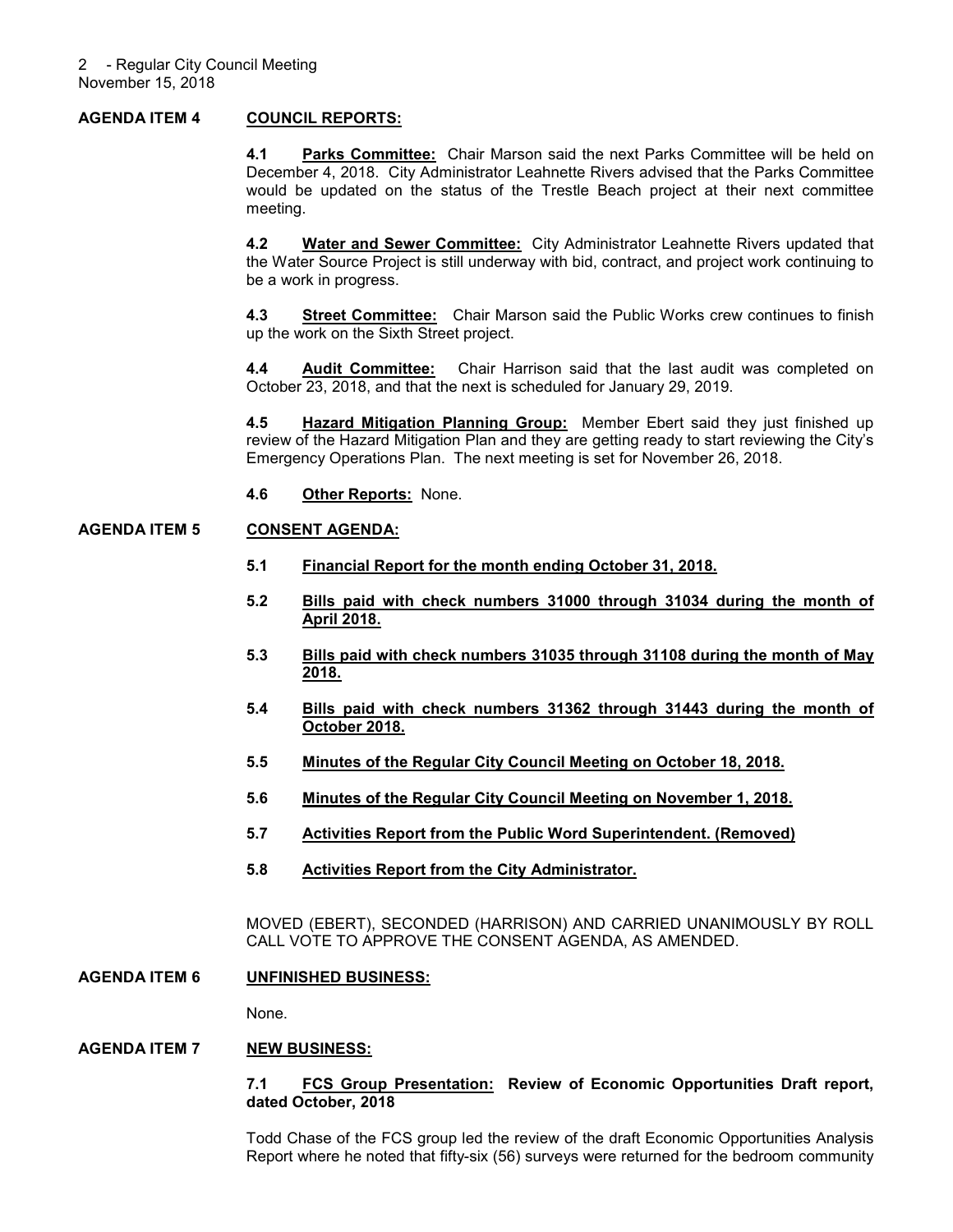of Columbia City. Mr. Chase noted that Columbia City residents possessed relatively high incomes, but that due to limited retail establishments approximately \$26 million is being spent annually out of the Columbia County area. Mr. Chase noted respondent interest in restaurant(s) and/or a small grocery store in the area, pointing out the 4 acre commercial property for sale along Highway 30 next to the Columbia City Mini Mart that could help in meeting the retail needs of the City.

Mr. Chase noted the potential for the Dong Chun Co. LLC moving into the area at the Port of Columbia County site, as well as the potential for capturing the growth associated with the OMIC site in Scappoose. He also noted the potential for economic growth associated with the large site area between Columbia City and the Dyno Nobel plant, citing the recommendation that Columbia City entertain the option of serving the site with utilities and bringing it into the UGB in the future. He closed by stating that the Economic Opportunities Analysis Report could be adopted as a single document, or that separate goals and objectives could be utilized to the benefit of the City.

**7.2 Council Bill No. 18-874:** A Resolution adopting a job description for the City of Columbia City, Oregon.

MOVED (THISTLE), SECONDED (EBERT) AND CARRIED UNANIMOUSLY TO ADOPT COUNCIL BILL NO. 18-874.

## **7.3 Software License and Service Agreement between the City and Mark43 for Police Department Records Management System.**

MOVED (HARRISON), SECONDED (EBERT) AND CARRIED UNANIMOUSLY TO AUTHORIZE SIGNATURE.

**7.4 Executive Session: The Council met in Executive Session in accordance with ORS 192.660(2)(a) to consider the employment of a public employee.** 

The Council convened in Executive Session at 6:32 pm and reconvened at Open Session at 6:35 pm.

# **7.5 Professional Services Agreement between the City of Columbia City and Michael S. McGlothlin.**

MOVED (THISTLE), SECONDED (HARRISON) AND CARRIED UNANIMOUSLY TO APPROVE PROFESSIONAL SERVICES AGREEMENT.

# **AGENDA ITEM 8 OTHER BUSINESS:**

**8.1 Refund of Columbia City Community Hall rental fees to Monique Christiansen, less \$35.00 administrative fee.** 

MOVED (THISTLE), SECONDED (EBERT) AND CARRIED UNANIMOUSLY TO REFUND FEES AS NOTED.

# **AGENDA ITEM 9 ADJOURNMENT:**

There being no further business to come before the Council, the meeting adjourned at 6:38 pm.

 $\overline{\phantom{a}}$  , and the contract of the contract of the contract of the contract of the contract of the contract of the contract of the contract of the contract of the contract of the contract of the contract of the contrac

APPROVED:

 Sally Ann Marson Council President